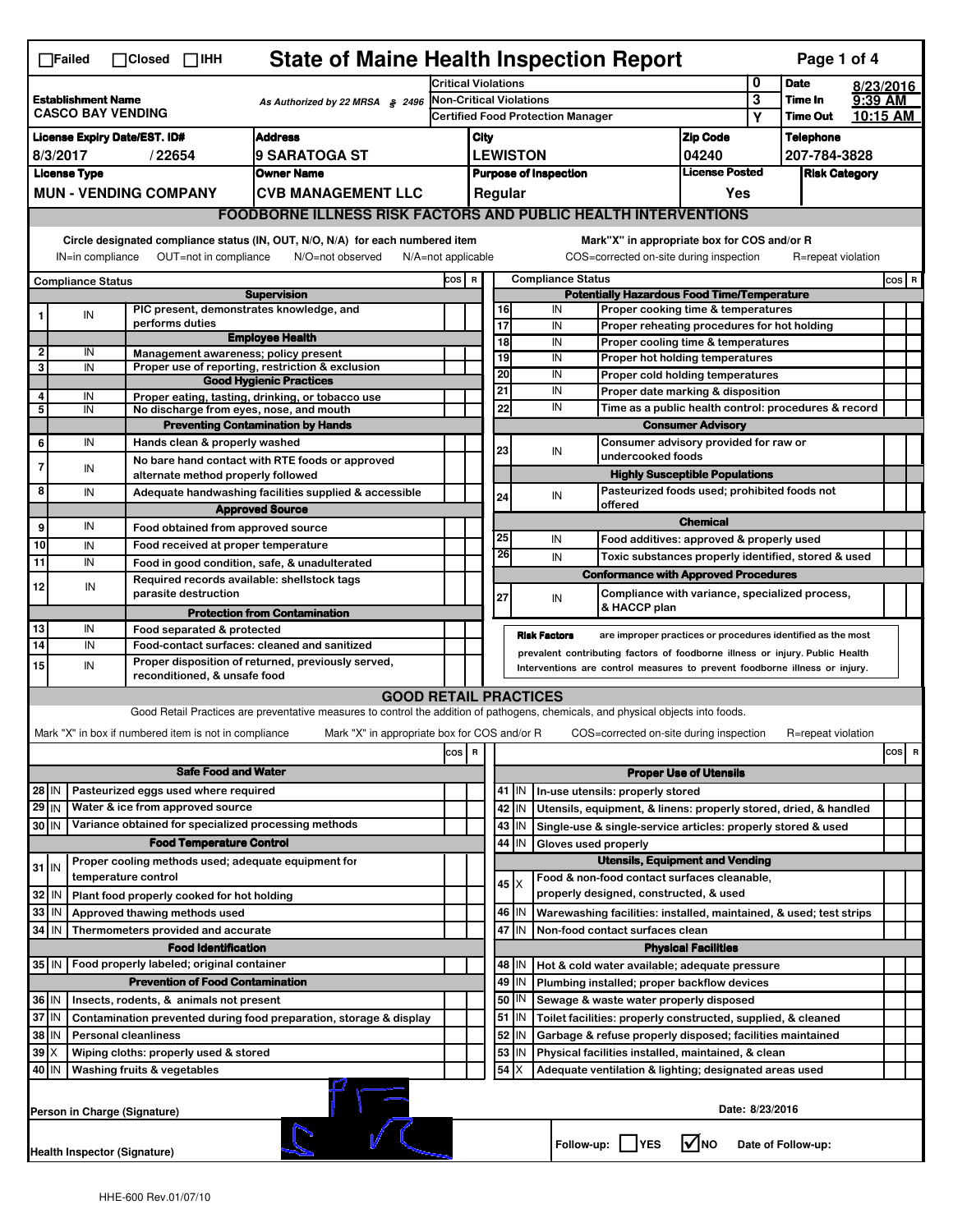|                                                       | <b>State of Maine Health Inspection Report</b> |                          |                |                                 | Page 2 of 4  |  |                   |                                  |  |  |
|-------------------------------------------------------|------------------------------------------------|--------------------------|----------------|---------------------------------|--------------|--|-------------------|----------------------------------|--|--|
| <b>Establishment Name</b><br><b>CASCO BAY VENDING</b> |                                                | As Authorized by 22 MRSA | Date 8/23/2016 |                                 |              |  |                   |                                  |  |  |
| License Expiry Date/EST. ID#<br>8/3/2017<br>/22654    | <b>Address</b><br><b>9 SARATOGA ST</b>         |                          |                | City / State<br><b>LEWISTON</b> | /ME          |  | Zip Code<br>04240 | <b>Telephone</b><br>207-784-3828 |  |  |
| <b>Temperature Observations</b>                       |                                                |                          |                |                                 |              |  |                   |                                  |  |  |
| Location                                              | <b>Temperature</b>                             |                          |                |                                 | <b>Notes</b> |  |                   |                                  |  |  |
|                                                       | hot water                                      | 110 plus                 |                |                                 |              |  |                   |                                  |  |  |
| cooler                                                | 33                                             |                          |                |                                 |              |  |                   |                                  |  |  |
|                                                       | meat cooling 77                                |                          |                |                                 |              |  |                   |                                  |  |  |
| cooler                                                | 40                                             |                          |                |                                 |              |  |                   |                                  |  |  |
| cooler                                                | 35                                             |                          |                |                                 |              |  |                   |                                  |  |  |

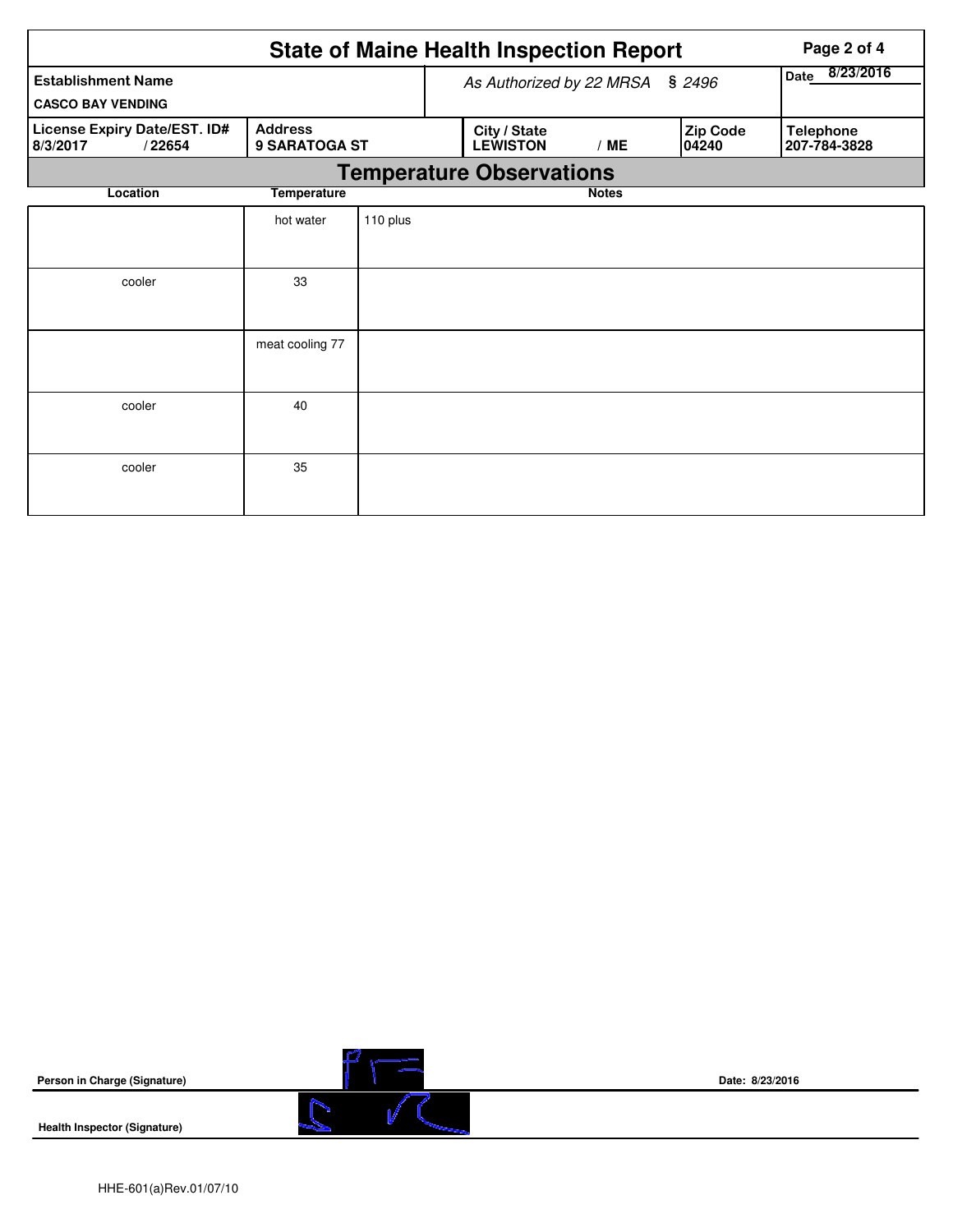|                                                                                                                                                    | Page 3 of 4                            |                                 |    |                          |  |  |  |  |  |
|----------------------------------------------------------------------------------------------------------------------------------------------------|----------------------------------------|---------------------------------|----|--------------------------|--|--|--|--|--|
| <b>Establishment Name</b>                                                                                                                          | 8/23/2016<br>Date                      |                                 |    |                          |  |  |  |  |  |
|                                                                                                                                                    | <b>CASCO BAY VENDING</b>               |                                 |    |                          |  |  |  |  |  |
| License Expiry Date/EST. ID#<br>8/3/2017<br>/22654                                                                                                 | <b>Address</b><br><b>9 SARATOGA ST</b> | City / State<br><b>LEWISTON</b> | ME | <b>Zip Code</b><br>04240 |  |  |  |  |  |
| <b>Observations and Corrective Actions</b>                                                                                                         |                                        |                                 |    |                          |  |  |  |  |  |
| Violations cited in this report must be corrected within the time frames below, or as stated in sections<br>8-405.11 and 8-406.11 of the Food Code |                                        |                                 |    |                          |  |  |  |  |  |
| 39: 3-304.14.(B).(1): N: Wiping cloths used for wiping counters and other equipment surfaces not held between uses in a chemical sanitizer.        |                                        |                                 |    |                          |  |  |  |  |  |

INSPECTOR NOTES: wiping cloths must be held in sanitizer buckets

45: 4-202.15: N: Can openers improperly designed and constructed.

INSPECTOR NOTES: clean can opener

54: 6-202.12: N: Ventilation may cause food contamination.

INSPECTOR NOTES: clean fan by sink(dirty)